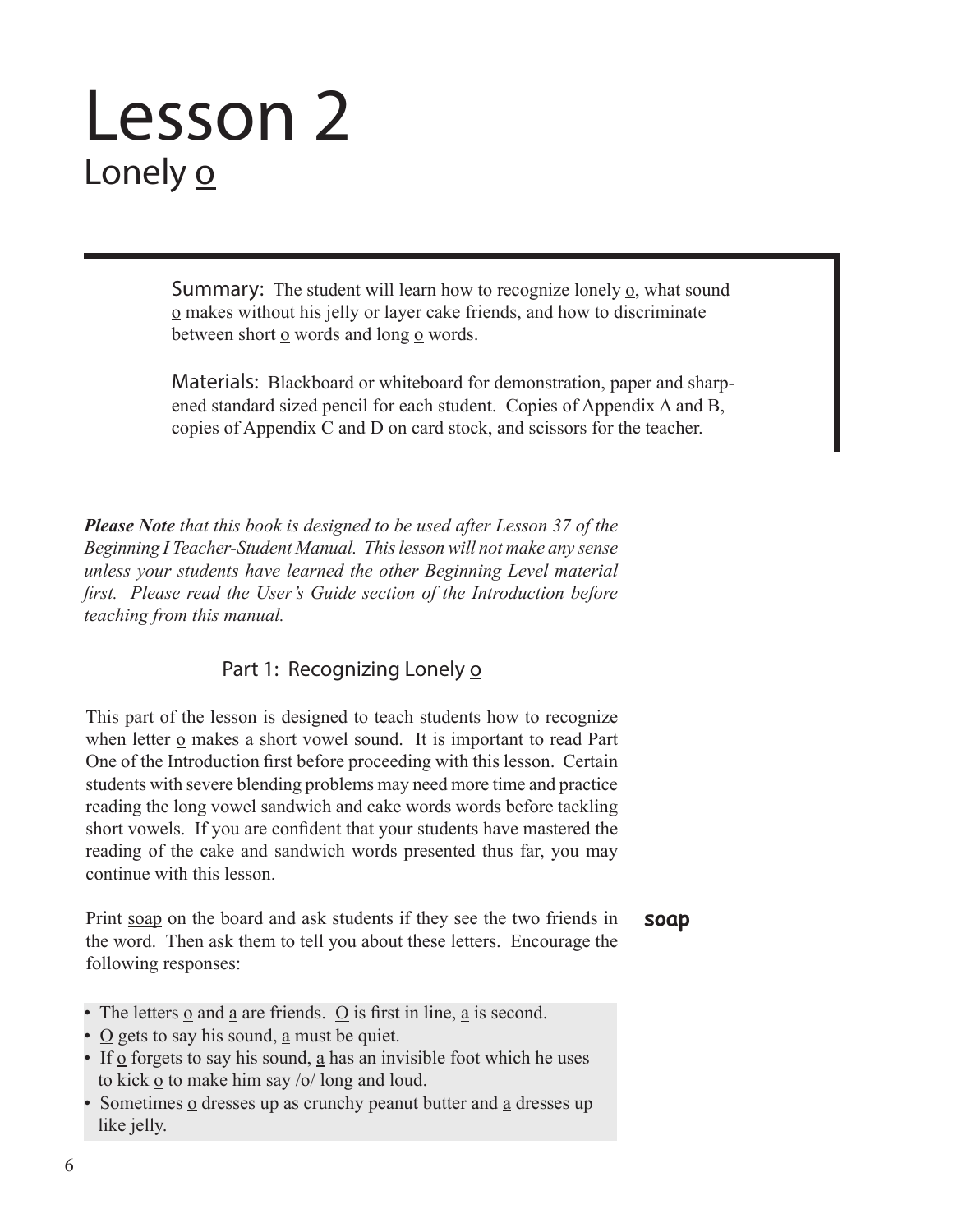• Other letters dress up like bread. They stand on each side of <u>oa</u> to make crunchy peanut butter and jelly words.

Print rope on the board and ask students to remind you about the different parts of this layer cake word. Encourage the following responses:

- Letter r wears a cake costume.
- Letter o wears the crunchy filling costume.
- Letter p wears the costume for the other layer of cake.
- Letter e wears the fluffy, white frosting costume.
- We do not hear frosting when we eat it, so we do not hear e frosting in a word.
- Letter  $\epsilon$  frosting at the end of a word can reach out and kick the crunchy filling to make him say his sound long and loud.

Next print o all alone on the board and point to the letter as you continue with the following dialogue:

Sometimes, o doesn't have any vowel friends with him. He doesn't have a jelly friend, he doesn't have a frosting friend  $\underline{e}$ , or any of the other vowel friends you've met. He misses his friends, so he is sad and lonely. He says /aw/. [Pronounce this like the o in hot, but elongate it and add a tone of sadness.] In fact, lonely o is so sad, he starts to cry just a little. [Hold up duplication of Appendix A.] He makes the sound /aw/ /aw/ /aw/. Continue to use the short o sound, but instead of elongating the /aw/, now pronounce it with short, staccato sounds.

It is important that students use the short, staccato sound /aw/ /aw/ /aw/ when working with short o at this point in order for them to contrast it with the long /o/ sound they are familiar with in the sandwich and cake words. To reinforce this way of sounding out short o, you are going to present another mnemonic clue. Print on on the board and repeat or paraphrase the following:

Look at this word. Do you see any peanut butter and jelly friends? (no) Do you see creamy  $\epsilon$  frosting? (no) This is a lonely  $\epsilon$  word. It is the word on. You have seen this word many times. [Hold up duplication of Appendix B.] In this picture, where is lonely o? (on the table) Let's say that again with the funny sound that lonely o makes. [Repeat with your students, "Lonely  $\Omega$  is /aw/ /aw/ /on/ the table."] Sometimes we call this funny /aw/ /aw/ /aw/ sound a "warm-up" sound because it helps us warm up to say the correct sound for lonely o.

Print the word top on the board and repeat or paraphrase the following:

Look at the whole word. Is this a peanut butter and jelly word? (no) Is this a layer cake word? (no) Is o the only vowel friend you see? (yes)

**rope**



**o**







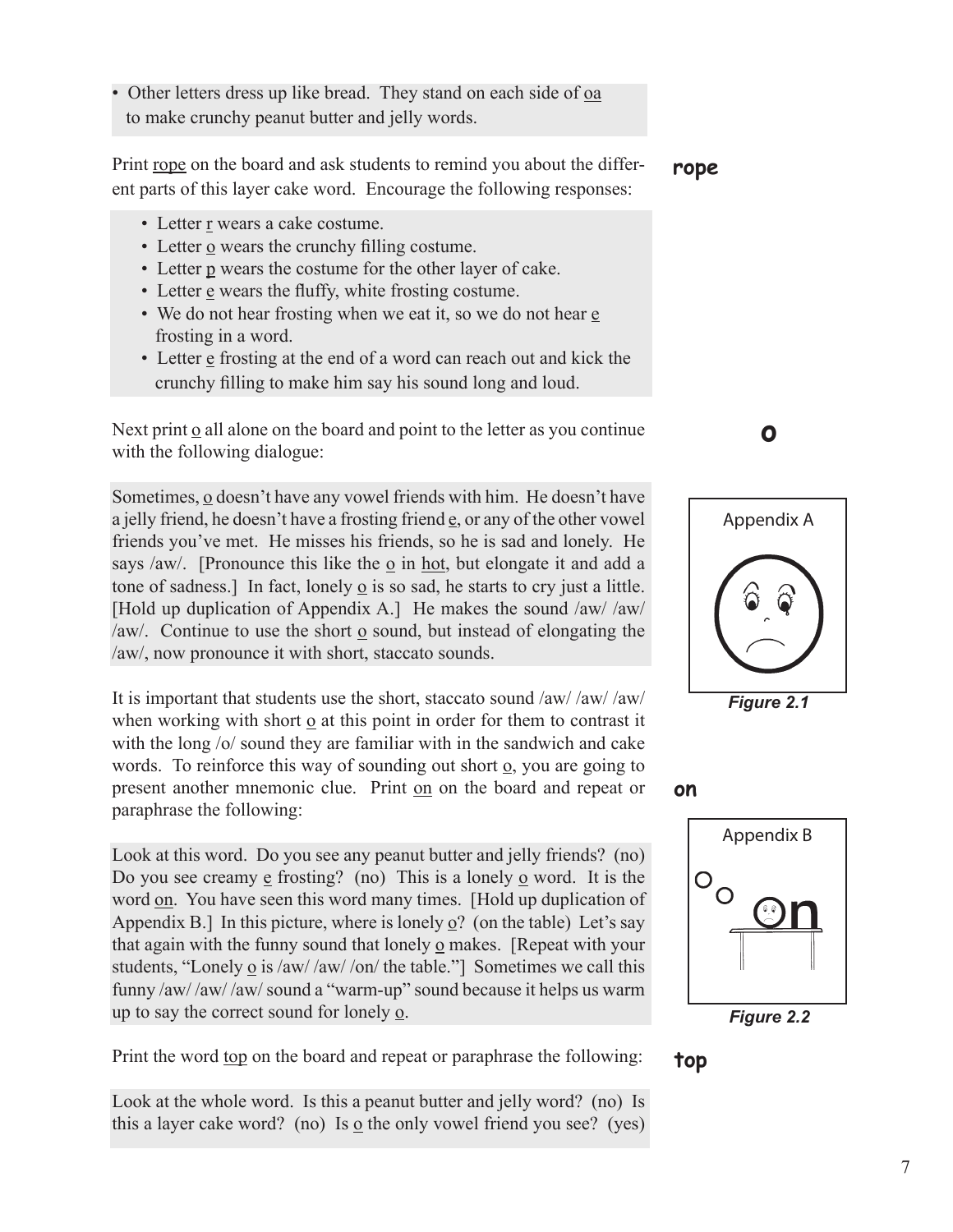So this is lonely  $\Omega$ . What sound does lonely  $\Omega$  make when he is crying?  $(\frac{a}{\mathrm{aw}}/\frac{a}{\mathrm{aw}})$ 

Lonely o is so sad to be alone that he wants another letter to help him make a vowel pattern. So when we underline the vowel pattern in lonely o words, we underline the o **and** the next letter. [Underline op in the word top on the board.] Let's sound out this vowel pattern by making the lonely  $\Omega$  vowel sound and sliding it onto the next letter. [Pronounce] this along with your students to encourage them to use the warm-up sound.]  $(\frac{a}{\alpha w}/a\frac{w}{o\rho})$ 

Now let's read this word in the same way we have read other new words. Look at the whole word. What sound does the vowel pattern make?  $(10p)$  What sound does the first letter make?  $(11)$  Slide them together. (/top/) Are there any other sounds after the vowel pattern? (no) Then what is the word?  $(top)$ 

**log** Print log on the board and ask students to read the word using the Seven Special Steps you see in the dialogue that follows:

- Look at the whole word.
- What sound does the vowel pattern make? (/aw/ /aw/ /og/)
- What sound does the first letter make? (/l/)
- Slide the sounds together. ( $\log$ )
- Repeat the blending of these two sounds if necessary.
- Are there any sounds after the vowel pattern? (no)
- What is the word? (log)

Have students copy the word onto their papers and pattern mark it. Then print the words in the list below on the board for students to read, copy and pattern mark. They only need to use the Seven Special Steps if they make a mistake.

**Word List:** pot, sob, hog, jot, bob, bog, rod, not, pop, dog



Before continuing, have students read in turns Section A on page 2 of *The Lonely Vowels Reading Book*.



You may assign page 3 of *The Lonely Vowels Workbook* now, or at any subsequent time, for reinforcement.

**top**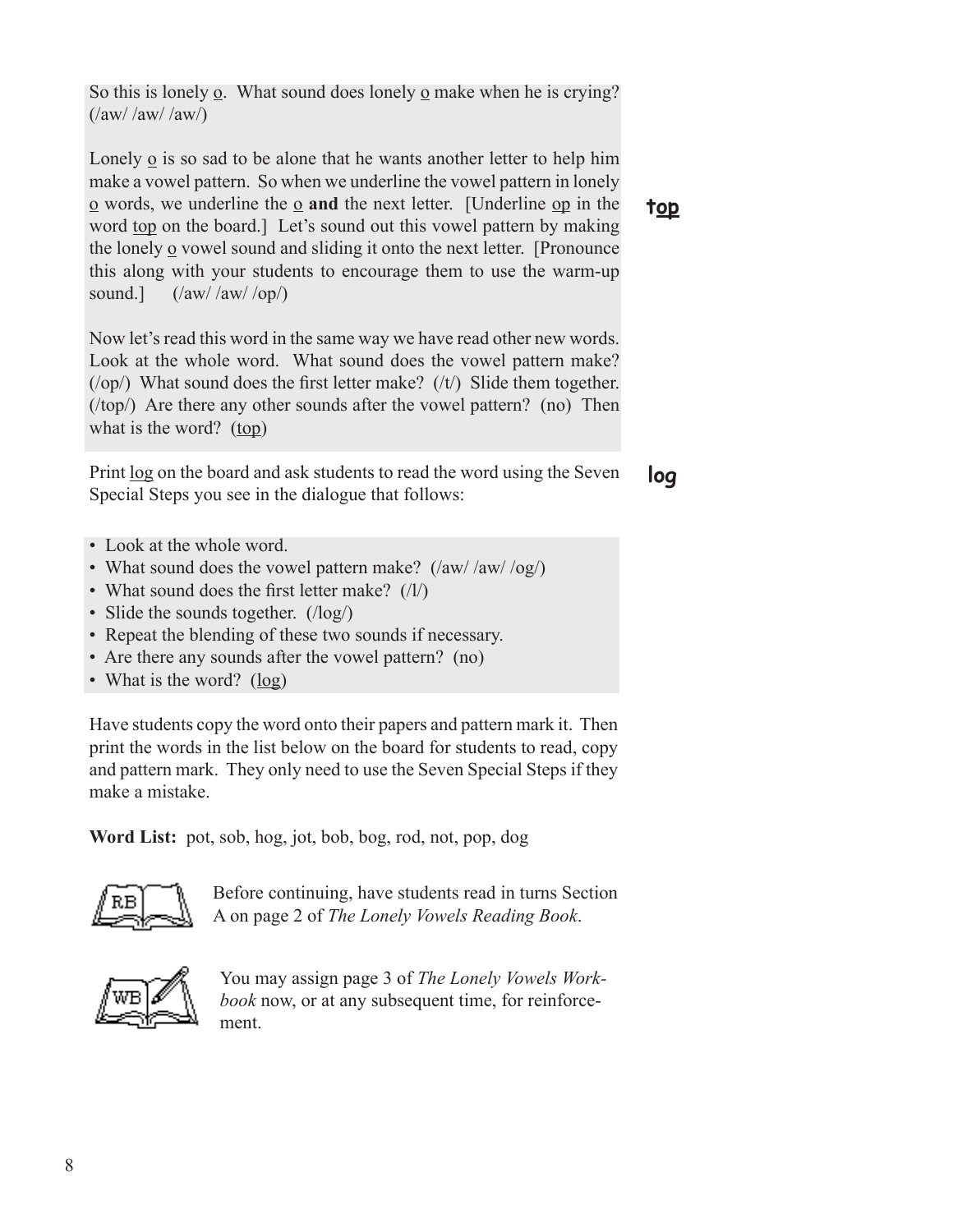## Part 2: Discriminating Between Peanut Butter and Jelly oa and Lonely o

| Print coat on the board. Then repeat or paraphrase the following:                                                                                                                                                                                                                                                                                                                     | coat   |
|---------------------------------------------------------------------------------------------------------------------------------------------------------------------------------------------------------------------------------------------------------------------------------------------------------------------------------------------------------------------------------------|--------|
| Do you see the two friends in this word? (yes) Who is the crunchy pea-<br>nut butter? ( $\Omega$ ) Who is smooth jelly? ( $\Omega$ ) So what is the vowel pattern<br>in this word? $(oa)$ [Underline the vowel pattern and write it next to the<br>word.] Can you read this word for me? (coat)                                                                                       | coat   |
| Print cot on the board. Repeat or paraphrase the following:                                                                                                                                                                                                                                                                                                                           | cot    |
| Do you see the crunchy peanut butter and jelly friends? (no) That's right,<br>$\Omega$ is alone in this word. What is the vowel pattern in this word? ( $\Omega$ )<br>That's right. [Underline of and write it next to the word.] What sound<br>does lonely $\Omega$ make? (/aw/ /aw/ /aw/) So what sound does the vowel<br>pattern make? (/ot/) Can you read this word for me? (cot) | cot ot |

Ask your students if they know what a cot is. Some of them will not. Make sure students understand that this word is spelled differently and has a different meaning from the word caught. Use the Stevenson Vocabulary Building Steps to teach the meaning of cot. Help students picture the word in their minds by describing a family that goes camping but does not want to sleep on the ground. They have small fold-up beds that fit in their car. Students can draw pictures of this small type of bed to illustrate cot. They can chant the following definition three times, "a cot is a fold-up bed." Help students categorize the word by asking them if it is a name word or an action word. If time allows, you may describe different kinds of cots, such as the roll-away kind that some people keep in their homes for visitors.

Photocopy Appendix C onto card stock and cut out each word (or, if easier, write each word from the list below onto index cards or oak tag).

**Word List:** foam, soak, load, goal, moat, boat, hot, fog, mop, rod, pot, hop

Shuffle the cards so that the words on them appear randomly. Then ask the following questions:

If you are holding up a peanut butter and jelly word (such as load) -

- Look at the whole word. Do you see the vowel friends? (yes)
- So what is the vowel pattern? (oa)
- What sound does the vowel pattern make? (/o/)

If you are holding up a lonely o word (such as hot) -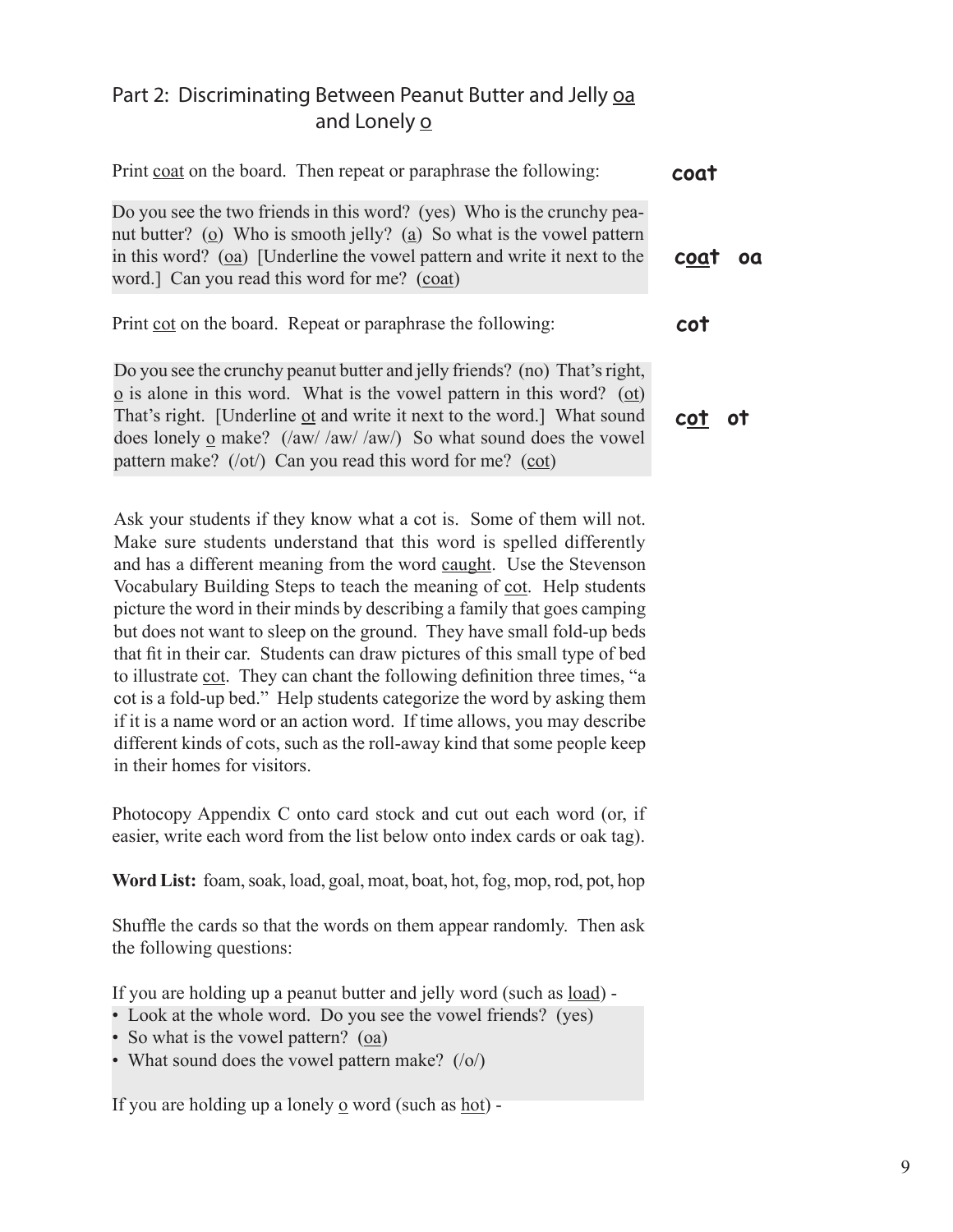- Look at the whole word. Do you see the vowel friends? (no)
- Do you see lonely o? (yes)
- What is the vowel pattern? (ot)
- What sound does the vowel pattern make?  $(\frac{a w}{a w}/\alpha v)$

At this point, make sure students answer the last question with the warmup sound /aw/ /aw/ /ot/, not simply /ot/.

After you have gone through the entire set of cards once, shuffle them and repeat the process. This time, after the last question, ask the students to read the whole word. If students have any difficulty, take them through the Seven Special Steps. Below you will see the Seven Special Steps applied to the lonely o word rod. You may also need to use vocabulary building steps for this word.

- Look at the whole word.
- What sound does the vowel pattern make? (/aw/ /aw/ /od/)
- What sound does the first letter make?  $(|r\rangle)$
- Slide the sounds together. (/rod/)
- [Repeat the blending of these two sounds if necessary.]
- Are there any sounds after the vowel pattern? (no)
- What is the word? (rod)

In the Seven Special Steps above, please note that when the students are sliding the first sound and the vowel sound together, they should not use the warm-up sound again  $\frac{1}{\text{aw}}$  /aw/  $\frac{1}{\text{aw}}$ . The purpose of the warm-up sound is to emphasize the new short vowel sound, but once the sound has been identified correctly, the stacatto repetition would inhibit the smooth blending of the word.



Before continuing, have students read in turns Section B on page 2 of *The Lonely Vowels Reading Book*.



You may assign page 4 of *The Lonely Vowels Workbook* now, or at any subsequent time, for reinforcement.

# Part 3: Discriminating Between Layer Cake, Peanut Butter and Jelly and Lonely o Words

Print bone on the board. Then repeat or paraphrase the following:

**bone**

Is this a peanut butter and jelly or layer cake word? (layer cake) That's right. Who is the crunchy filling? ( $\Omega$ ) Who is the creamy silent frosting?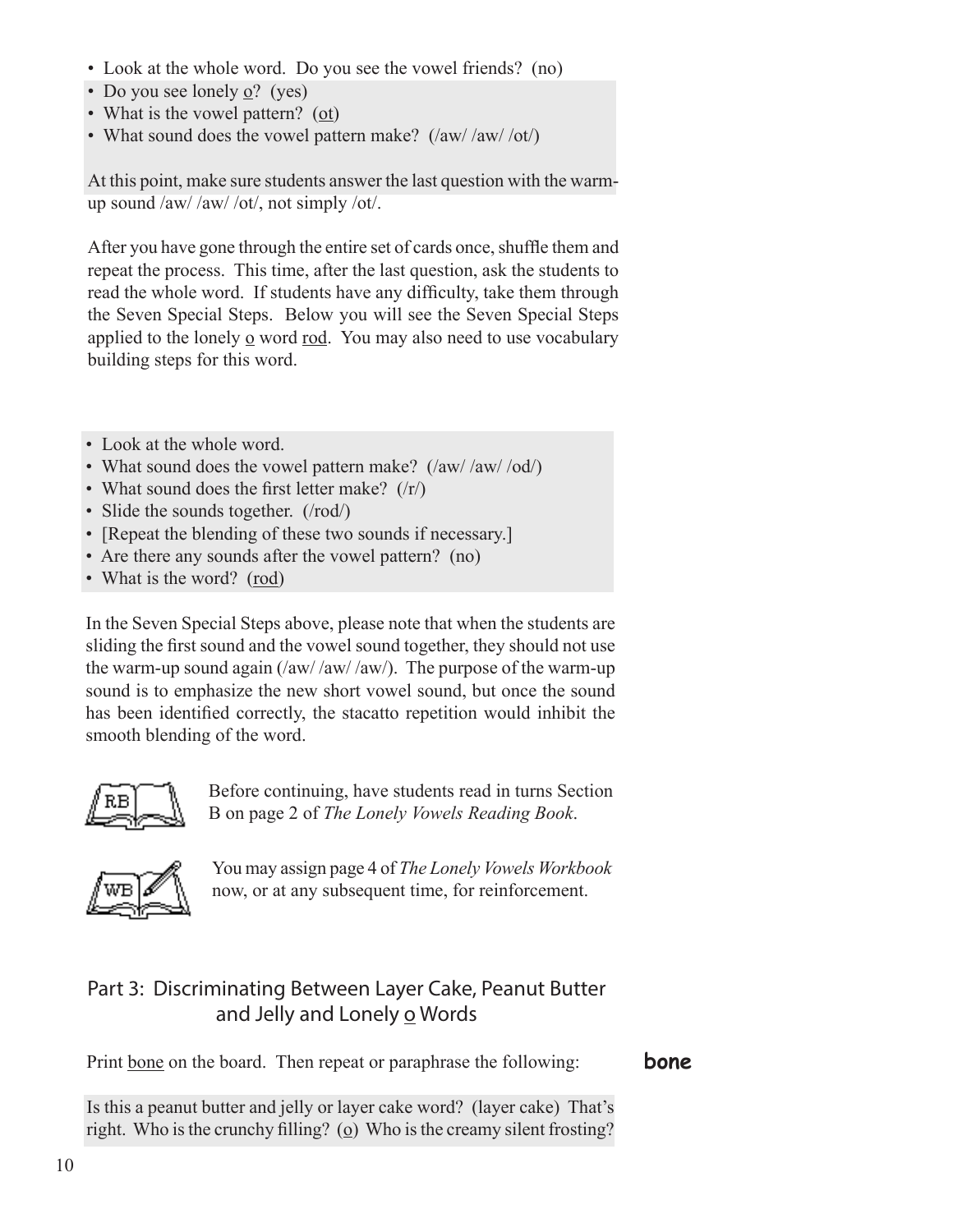#### (e) Very good. Can you read this word for me? (bone)

Next print dot on the board. Repeat or paraphrase the following:

Do you see any crunchy peanut butter and jelly friends? (no) Do you see any creamy  $\epsilon$  frosting? (no) That's right,  $\alpha$  is alone in this word. What is the vowel pattern in this word? (ot) That's right. [Underline ot and write it next to the word.] What sound does lonely o make? (/aw/ aw//aw/) So what sound does the vowel pattern make? (/ot/) Can you read this word for me? (dot)

Photocopy Appendix D onto card stock and cut out each word, (or, if easier, write each word from the list below onto index cards or oak tag.)

**Word List:** tot, hog, cop, pod, rot, pop, poke, tote, rope, cone, home, mole

Shuffle the cards so that the words on them appear randomly. Then ask the following questions:

If you are holding up a layer cake word (such as home) -

- Look at the whole word. Do you see creamy e frosting? (yes)
- So what is the vowel pattern? (o-e)
- What sound does the vowel pattern make? (/o/)

If you are holding up a lonely  $\Omega$  word (such as hog) -

- Look at the whole word. Do you see the vowel friends? (no)
- Do you see lonely  $\Omega$ ? (yes)
- What is the vowel pattern? (og)
- What sound does the vowel pattern make? (/aw/ /aw/ /og/)

After you have gone through the entire set of cards once, shuffle them and repeat the process. This time, after the last question, ask students to read the whole word. If students have any difficulty, take them through the Seven Special Steps.

Next shuffle all the cards from Part 2 of Lesson 2 with the cards you are currently using for Part 3. You are going to use the same procedure that you have just completed, only you will change the first step slightly. After reminding students to look at the whole word, ask first, "Do you see the peanut butter and jelly friends?" If the answer is no, ask next, "Do you see creamy e frosting?" If the answer is no again, ask, "Do you see lonely o?" When you get to the positive answer, you may move on to the question, "What is the vowel pattern?" Then proceed to asking what sound the vowel pattern makes, and ask them to read the word.

**Please Note:** The card exercises from Parts 2 and 3 of this Lesson are

**dot**

**dot ot**

*Later students will meet sandwich words with creamy e frosting, e.g. leave. At this point, all words ending in e are layer cake.*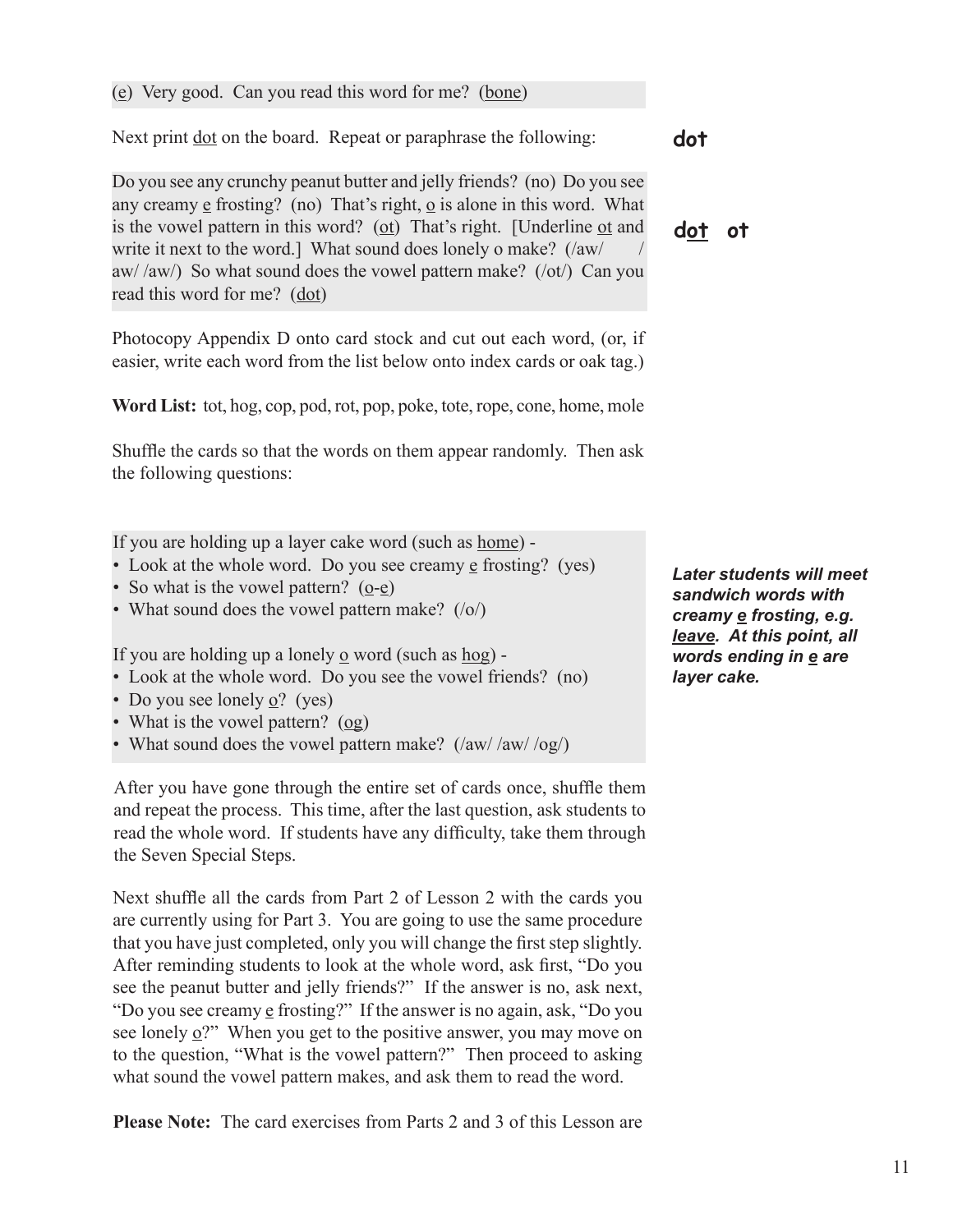designed to strengthen students' visual discrimination. Some students may find these activities quite easy while others will find them difficult. With the students who struggle, repeat the exercises regularly, but for brief periods. Also note that some students will pick up the short vowel sounds easily. For those students you may not need to continue using the warm-up sound /aw/ /aw/ /aw/ in subsequent lessons.

## *The Words got and of*

Many people pronounce the word got as if it were spelled gut. The pronunciation of the word varies from region to region, according to dialect. If necessary, help your students adjust to the word got by printing it on the board and having them decode it. Using the skills they have been taught in this lesson, they will probably decode it as /gawt/. Simply explain that, once upon a time, the word was pronounced that way, but our mouths got lazy over the years and now we pronounce it /gut/ (or however your students currently pronounce it).

Similarly, the word of is pronounced /uv/, not /off/. Most students make the adjustment to the correct pronunciation naturally because of the context of which of usually appears. You may, however, wish to help your students adjust to this word as you did the word got. Print of on the board. Point out that we should pronounce this lonely vowel word /off/, but our mouths got lazy, and now we say /uv/. (Tell students they will learn how off is spelled later.) If students have problems reading these words during the practice passages for this lesson, remind them of how the pronunciations of got and of have changed over the years.



Before continuing, have students read Section C on page 3 of *The Lonely Vowels Reading Book*. For additional practice, you may assign the PR sections on pages 4 and 5 now or at any subsequent time.



You may assign pages 5 and 6 of The Lonely Vowels Workbook now, or at any subsequent time, for reinforcement.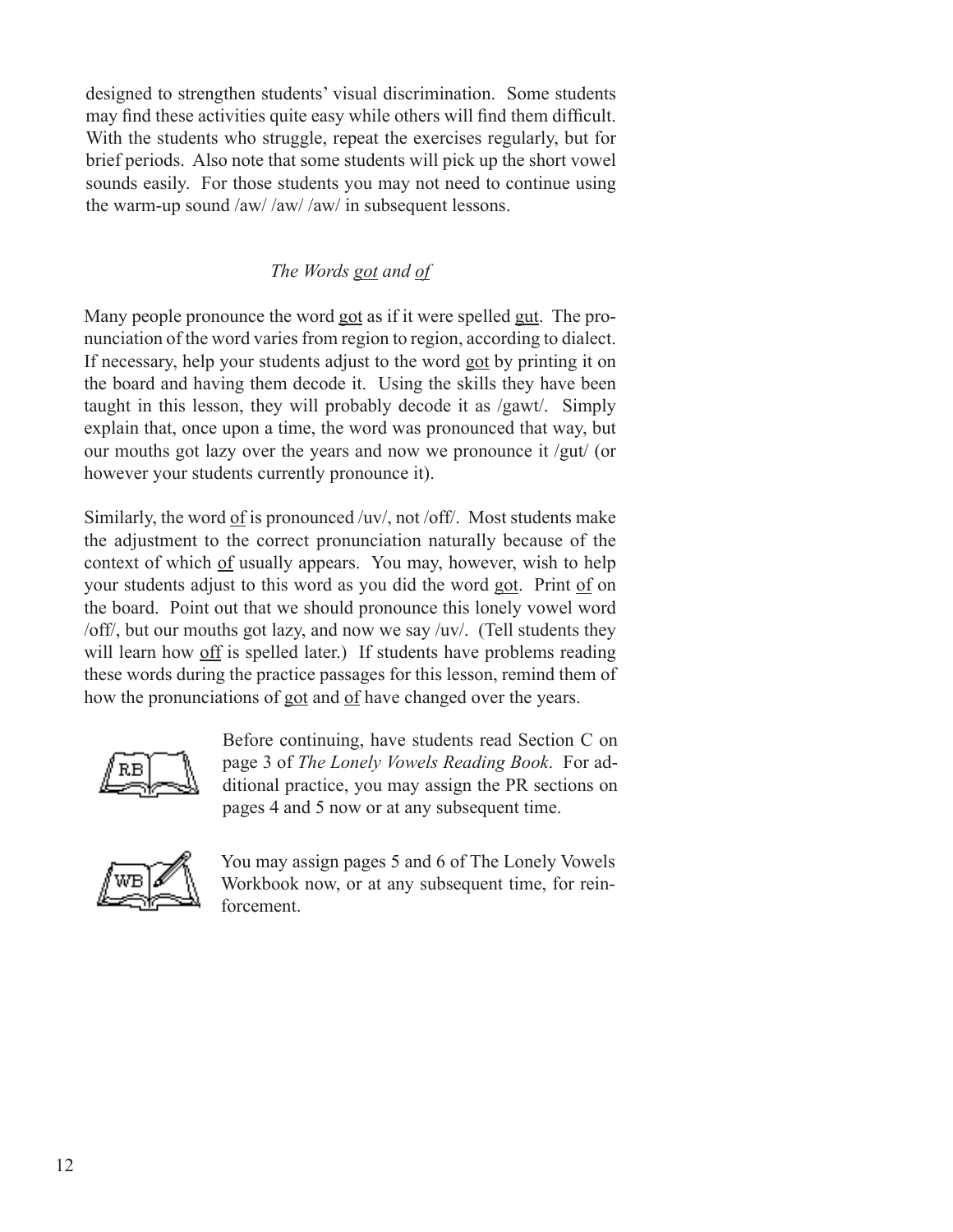*Feed Words: and, at, but, did, for, has, his, is, it, of, she, the, to, will, with*

*Reminder: Please read the User's Guide section of the Introduction for an explanation of the lesson format, including the meanings of "IR" and "PR."*

# $IR<sub>2</sub>$

 $\overline{A}$ 

- 1. Don has a hog with a dot on top of his tail.
- 2. Tom ate a hot dog.
- 3. Fay likes to mop for her mom.
- 4. Jake ate cod and rice for his meal.
- 5. Could a hog jog on a log?
- 6. It is hot, but we need to jog a mile.
- 7. Eve would like to eat a hot dog at the game.
- 8. Gail makes pea pods in the wok.
- 9. Mike will take a seat on the cot.
- 10. Does she feel hot by the fire?

# $|B|$

- 1. Joan needs to use a lot of soap for the pot.
- 2. The goat can not leap and hop.
- 3. Joad is hot as he mops.
- 4. Abe would like to jog and so would Joan.
- 5. The log is on top of the coal in the fire.
- 6. He rides his bike on the road in the fog.
- 7. Kay did not make a goal.
- 8. Jane would not jog in the road.
- 9. Don will not loan his boat to Bob.
- 10. The hog will roam, and the toad will hop.

### *Vocabulary:*

*Use vocabulary building steps (see Introduction) to teach the meaning of the words cod and wok.*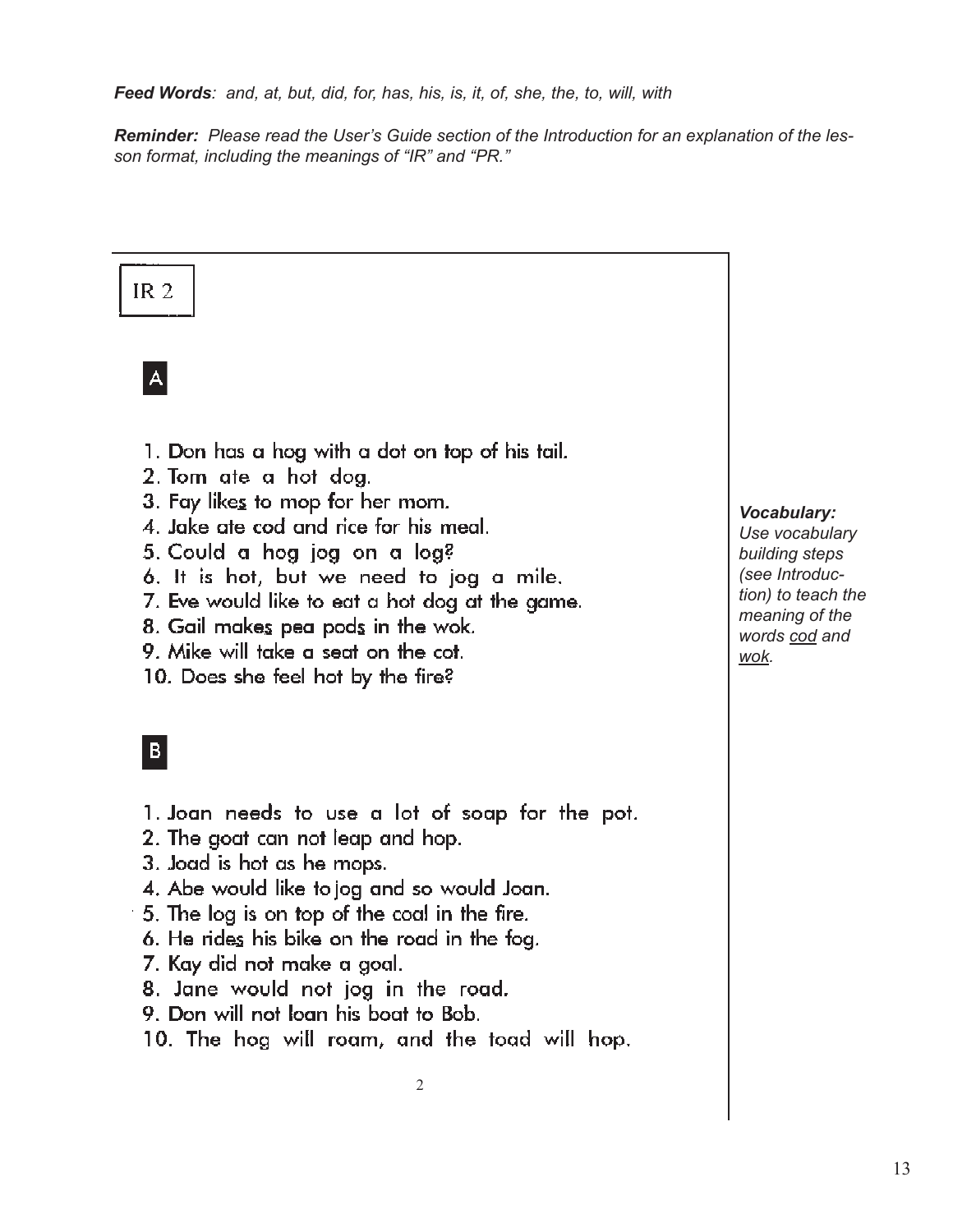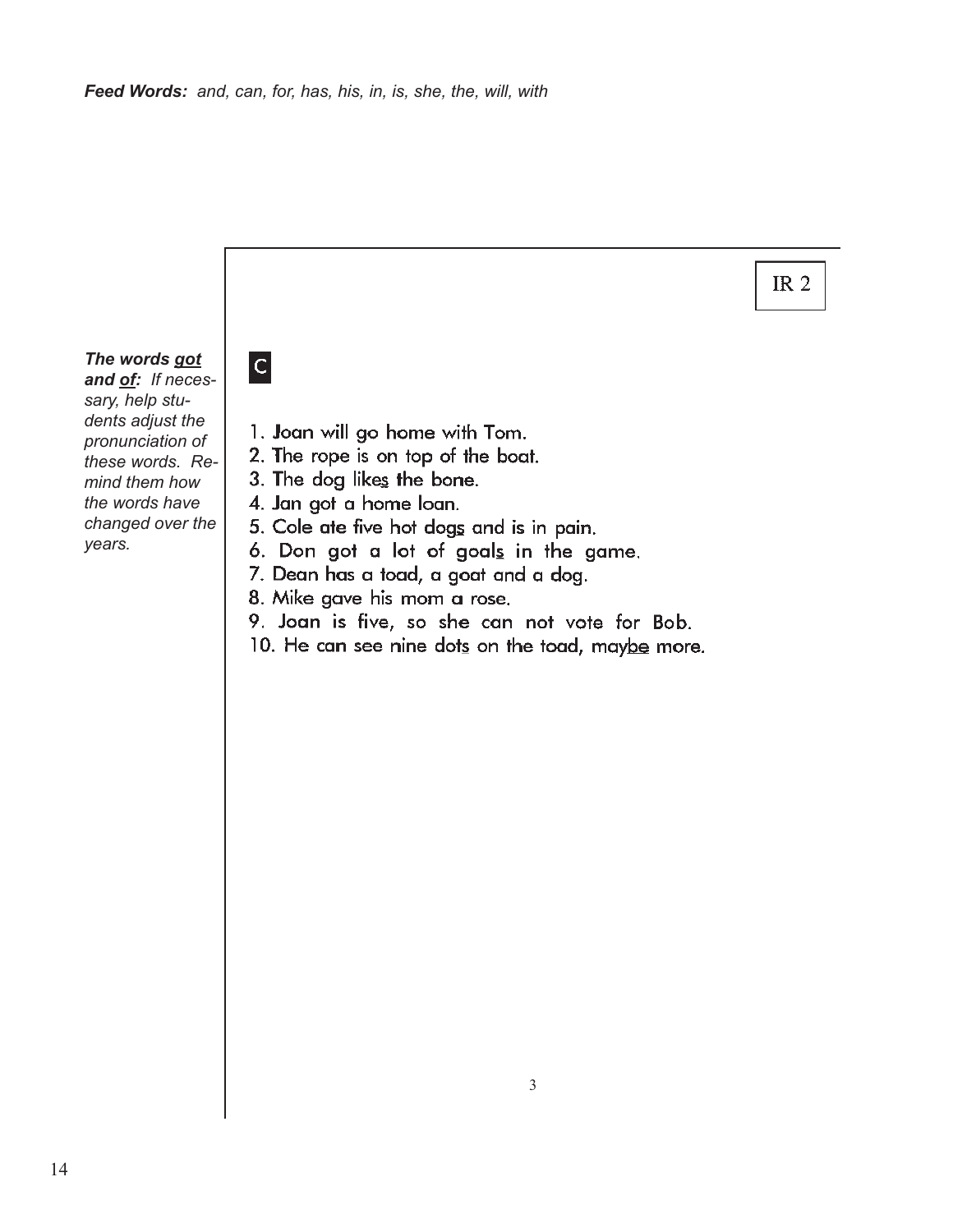*Feed Words: after, all, am, and, are, at, but, can, did, for, have, her, his, if, in, is, it, our, plays, the, then, with*

*Comments: Remember to read about Feed Words in the User's Guide section of the Introduction. Different students will have different reactions to the feed words. Many will know the smaller words by sight, but some will not. Some student may recognize have as a layer cake word and then read it as /haiv/. Some students may recognize the ay in play, but not be able to handle the blend. In all cases, simply* 

| PR <sub>2</sub>                                                                                                                                                                                                                                                                                                                                                                                                                                                                                             | cases, simply<br>feed the correct<br>pronunciations to<br>students. They<br>will eventually<br>learn to decode<br>all these words. |
|-------------------------------------------------------------------------------------------------------------------------------------------------------------------------------------------------------------------------------------------------------------------------------------------------------------------------------------------------------------------------------------------------------------------------------------------------------------------------------------------------------------|------------------------------------------------------------------------------------------------------------------------------------|
| 1. Mom did not like his tone, and it made her sore.<br>2. Ron feels games are a bore, but he likes jokes.<br>3. The day is hot, so I soak Jon with the hose.<br>4. The toad is on a log in the bog near the cove.<br>5. Rose can doze on the cot all day.<br>6. Dave takes soap and a mop to his home.<br>7. I got a bone for the dog, but not for the goat.<br>8. Dom is mean and makes Joad sob and go home.<br>9. Would Rob mope if he did not make a goal?<br>10. We can hear Abe sob and moan in pain. | <b>Vocabulary:</b><br>You may need to<br>use vocabulary<br>steps to teach<br>the words bog<br>and doze.                            |
| The Hot Day                                                                                                                                                                                                                                                                                                                                                                                                                                                                                                 |                                                                                                                                    |
| Joan, Jon and I are at our home on the lake. It is a hot<br>day. We hop in the boat with my mom and sail on the<br>lake. We have ice tea in the boat. I am hot so I mope,<br>but Joan plays a joke, and I roar. After the boat ride, I                                                                                                                                                                                                                                                                      |                                                                                                                                    |

4

soak Jon with the hose. He soaks Joan, but not me! Then

we doze on cots in the hot rays. It is a nice day!